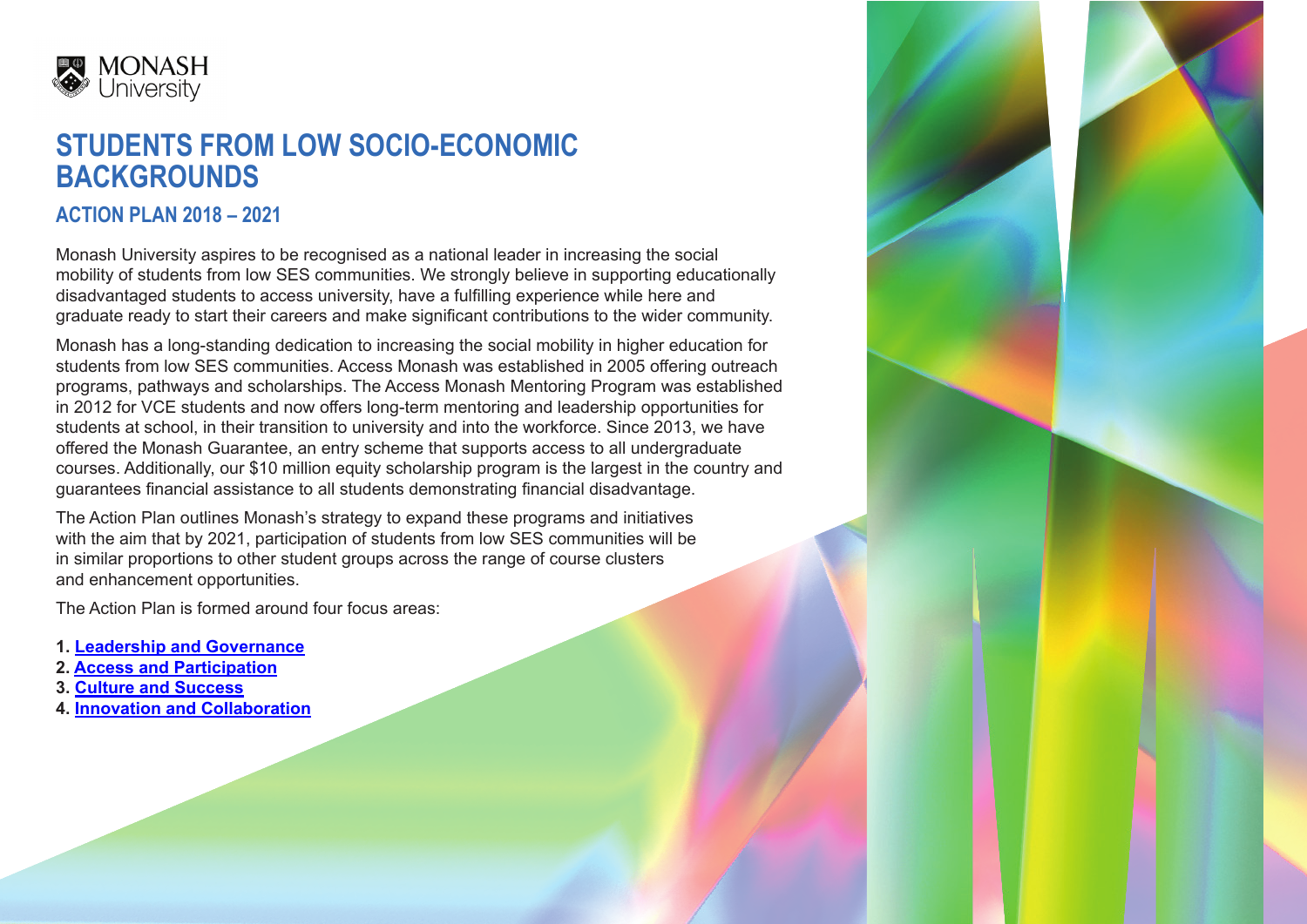<span id="page-1-0"></span>

## 1. LEADERSHIP AND GOVERNANCE

| Category                                                        | <b>Stakeholder</b><br>group | Action                                                                                                                                                                                                        | <b>Responsibility</b>                                     | Success indicator                                                                                           | Timeframe |
|-----------------------------------------------------------------|-----------------------------|---------------------------------------------------------------------------------------------------------------------------------------------------------------------------------------------------------------|-----------------------------------------------------------|-------------------------------------------------------------------------------------------------------------|-----------|
| 1.1 Institutional<br>commitment to widening<br>participation    | <b>Students</b>             | a. University-wide commitment to<br>institutional policies, strategies and<br>practices to increase social mobility and<br>inclusion through higher education                                                 | Deputy Vice-Chancellor<br>& Vice-President<br>(Education) | Implementation of University Widening Participation<br>Strategy led by Access Monash                        | Ongoing   |
|                                                                 | <b>Students</b>             | b. Faculties are actively engaged in<br>widening participation strategies to<br>improve access, participation and<br>success of students from LSES<br>communities                                             | <b>Faculty Deans</b>                                      | LSES targets are met for course clusters set out in the<br>Monash Widening Participation Strategy 2016-2020 | Dec 2020  |
| 1.2 Leadership and<br>practice informed by data<br>and evidence | <b>Students</b>             | a. Collect and analyse data to inform<br>decision making about inclusive entry<br>processes and transition support and<br>monitor progress, retention and<br>achievement of students from LSES<br>communities | Director, Social Inclusion                                | Students are monitored and tracked through the<br>student life cycle and data is used to inform practice    | Ongoing   |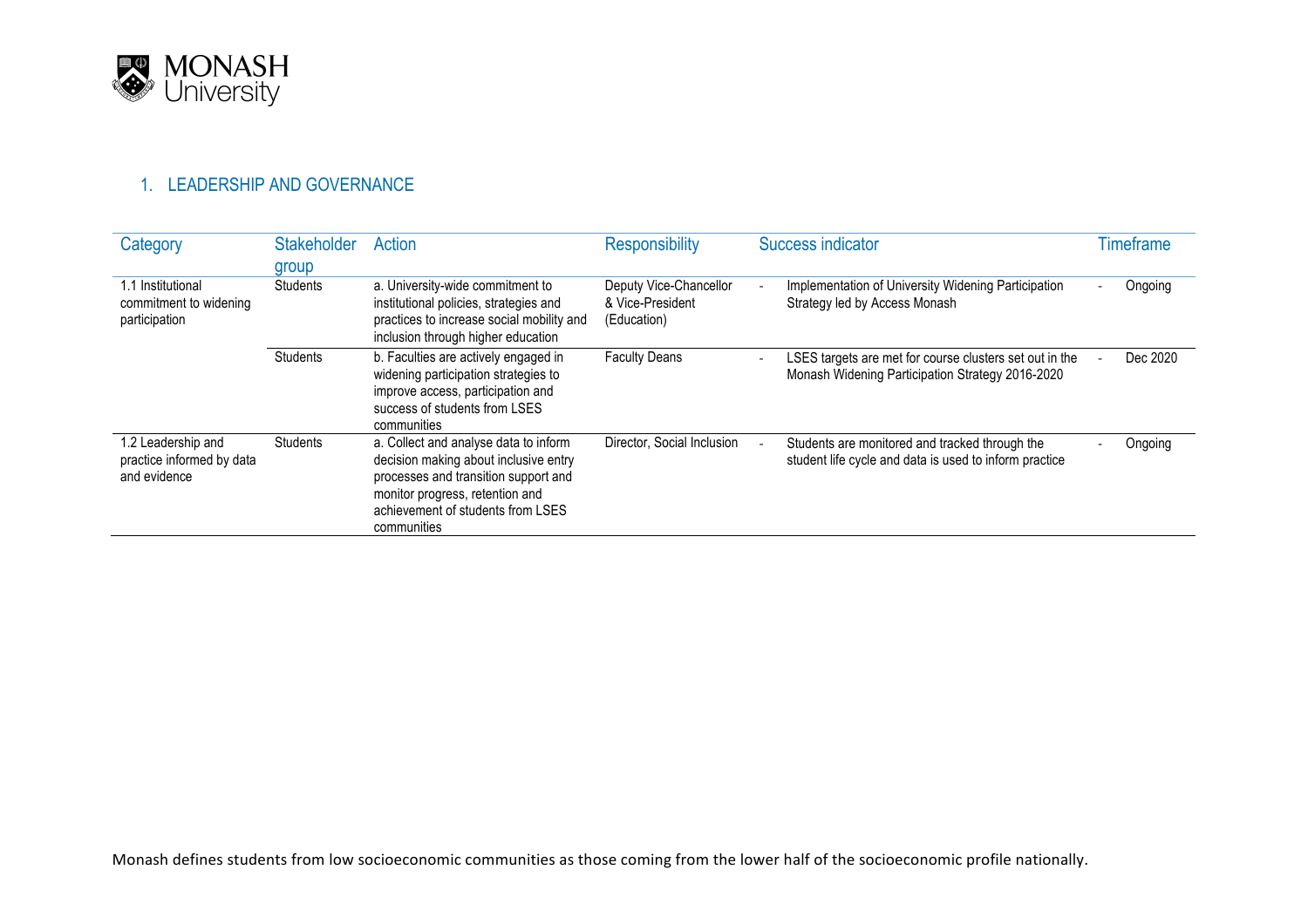<span id="page-2-0"></span>

# 2. ACCESS AND RECRUITMENT

| Category                                                 | <b>Stakeholder</b><br>group | Action                                                                                                                                                                 | <b>Responsibility</b>                                                                                | <b>Success indicator</b>                                                                                                                                                                                                         | <b>Timeframe</b>    |
|----------------------------------------------------------|-----------------------------|------------------------------------------------------------------------------------------------------------------------------------------------------------------------|------------------------------------------------------------------------------------------------------|----------------------------------------------------------------------------------------------------------------------------------------------------------------------------------------------------------------------------------|---------------------|
| 2.1 Increase demand<br>from talented low SES<br>students | <b>Students</b>             | a. Offer individual and group mentoring<br>by Monash students to secondary<br>students from LSES communities                                                           | Director, Social Inclusion                                                                           | Increase in number of mentees who attend and<br>progress through university with successful graduate<br>outcomes                                                                                                                 | Ongoing             |
|                                                          | <b>Students</b>             | b. Build and maintain meaningful and<br>relevant partnerships with schools to<br>improve access, participation and<br>success of students from LSES<br>communities     | Director, Social Inclusion                                                                           | Increase in number of students from Access Monash<br>partner schools successfully transitioning to university                                                                                                                    | Ongoing             |
|                                                          | <b>Students</b>             | c. Provide STEM focused academic<br>preparation for students in Years 8-12<br>through curriculum focused sessions<br>and Teacher Professional Development              | Director, Social Inclusion                                                                           | Increase in number of students from LSES<br>communities studying non-compulsory science and<br>mathematics in school<br>Increase in number of students from LSES<br>communities studying in STEM related fields at<br>university | Ongoing             |
|                                                          | <b>Students</b>             | d. Deliver and promote accessible<br>career-specific activities targeted at<br>students form LSES backgrounds to<br>inform aspiration and career-specific<br>knowledge | Director, Social Inclusion<br>Associate Vice-<br>President, Student<br>Recruitment and<br>Admissions | Faculties deliver a diverse range of career-focused<br>programs targeting students from LSES communities<br>School portal is developed, maintained and promoted                                                                  | Ongoing<br>Apr 2019 |
|                                                          | <b>Students</b>             | e. Campaigns and strategies are<br>inclusive and relevant to students from<br><b>LSES</b> communities                                                                  | <b>Chief Marketing Officer</b>                                                                       | External marketing is relevant to students from LSES<br>communities and represents the diverse cohort of<br>Monash students                                                                                                      | Ongoing             |
| 2.2 Select for talent and<br>equity                      | <b>Students</b>             | a. Recognise talent and redress<br>educational disadvantage through<br>admissions schemes that support<br>access to undergraduate courses                              | Director, Social Inclusion                                                                           | Increase in number of students submitting a SEAS<br>application and number of students eligible through<br>the Monash Guarantee                                                                                                  | Ongoing             |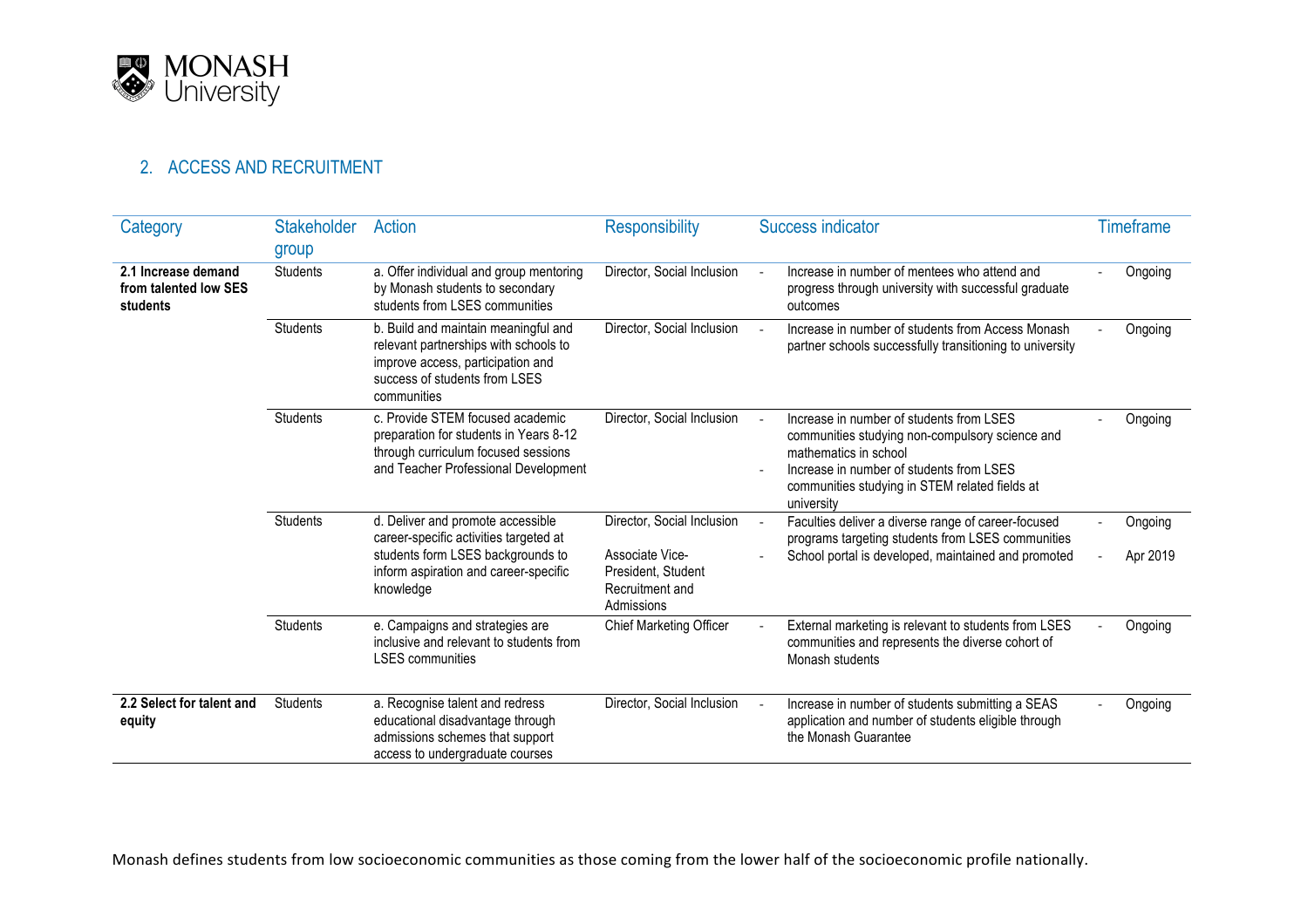<span id="page-3-0"></span>

| <b>Students</b> | b. Develop strategies to increase<br>access to postgraduate courses for<br>students from LSES communities | Director, Social Inclusion                        | Increase in number of students from LSES<br>communities in postgraduate study          | Ongoing |
|-----------------|-----------------------------------------------------------------------------------------------------------|---------------------------------------------------|----------------------------------------------------------------------------------------|---------|
| <b>Students</b> | c. Provide LSES students financial<br>support to access pathway courses                                   | Director, Social Inclusion<br>Executive Director, | Increase in number of students from LSES<br>communities in pathway destination courses | Ongoing |
|                 |                                                                                                           | Monash College                                    |                                                                                        |         |

## 3. CULTURE AND SUCCESS

| Category                                       | <b>Stakeholder</b><br>group | Action                                                                                                             | <b>Responsibility</b>                                      | Success indicator                                                                                                                         | Timeframe |
|------------------------------------------------|-----------------------------|--------------------------------------------------------------------------------------------------------------------|------------------------------------------------------------|-------------------------------------------------------------------------------------------------------------------------------------------|-----------|
| 3.1 Provide financial<br>and practical support | <b>Students</b>             | a. Reduce the financial barriers for<br>students from LSES communities                                             | Director, Social Inclusion                                 | Increase in financial support for students from LSES<br>communities to access the curriculum and participate                              | Ongoing   |
|                                                |                             | through scholarships and grants                                                                                    | Director, External<br>Relations, Development<br>and Alumni | in university experiences<br>Increase in number of new donors through the<br>Achieving Potential campaign                                 | Ongoing   |
|                                                |                             |                                                                                                                    |                                                            | Increased funding from donors to support the<br>Achieving Potential fund                                                                  | Ongoing   |
|                                                | <b>Students</b>             | b. Reduce financial barriers to study<br>through regular employment                                                | Director, Social Inclusion                                 | Students from LSES communities have increased<br>opportunities for flexible on-campus employment                                          | Ongoing   |
| 3.2 Ensure Monash<br>graduates are expert,     | <b>Students</b>             | a. Provide academic and transition<br>support for students from LSES                                               | Director, Social Inclusion                                 | All commencing undergraduate students from LSES<br>communities have a peer mentor                                                         | Mar 2020  |
| engaged and in<br>demand                       |                             | communities                                                                                                        | <b>Faculty Deans</b>                                       | Students from LSES communities have access to<br>academic support services                                                                | Ongoing   |
|                                                | <b>Students</b>             | b. Support students from LSES<br>communities to participate in extra-<br>curricular activities and study abroad to | Director, Social Inclusion,<br>Director                    | Students from LSES communities participate in extra-<br>curricular activities and mobility experiences at the<br>same rate as their peers | Dec 2021  |
|                                                |                             | improve student experience and<br>employability                                                                    | Executive Director.<br>Campus Community<br><b>Division</b> |                                                                                                                                           |           |

Monash defines students from low socioeconomic communities as those coming from the lower half of the socioeconomic profile nationally.